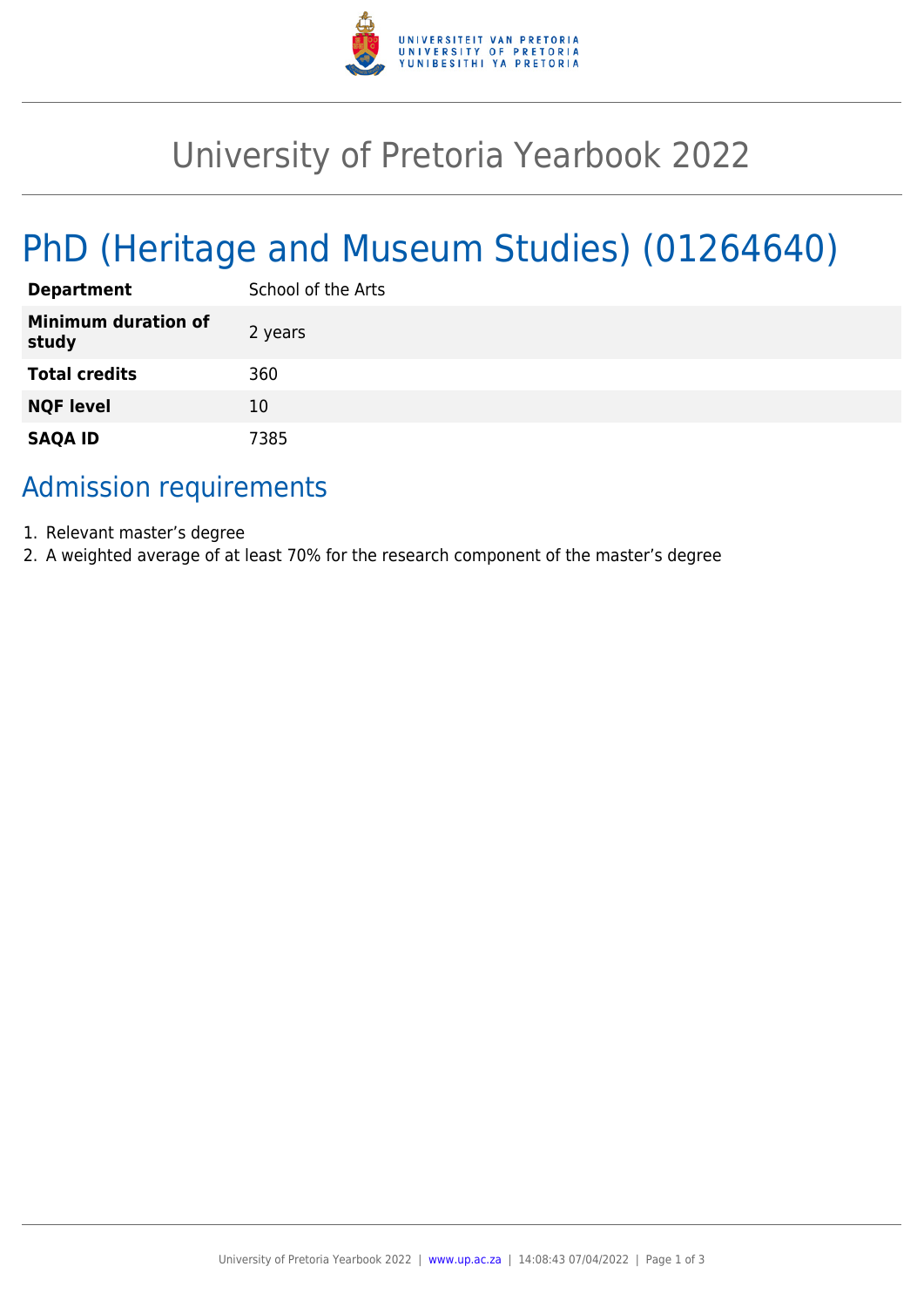

## Curriculum: Year 1

**Minimum credits: 360**

#### **Core modules**

[Thesis: Heritage and museum studies 992](https://www.up.ac.za/yearbooks/2022/modules/view/MKD 992) (MKD 992) - Credits: 360.00